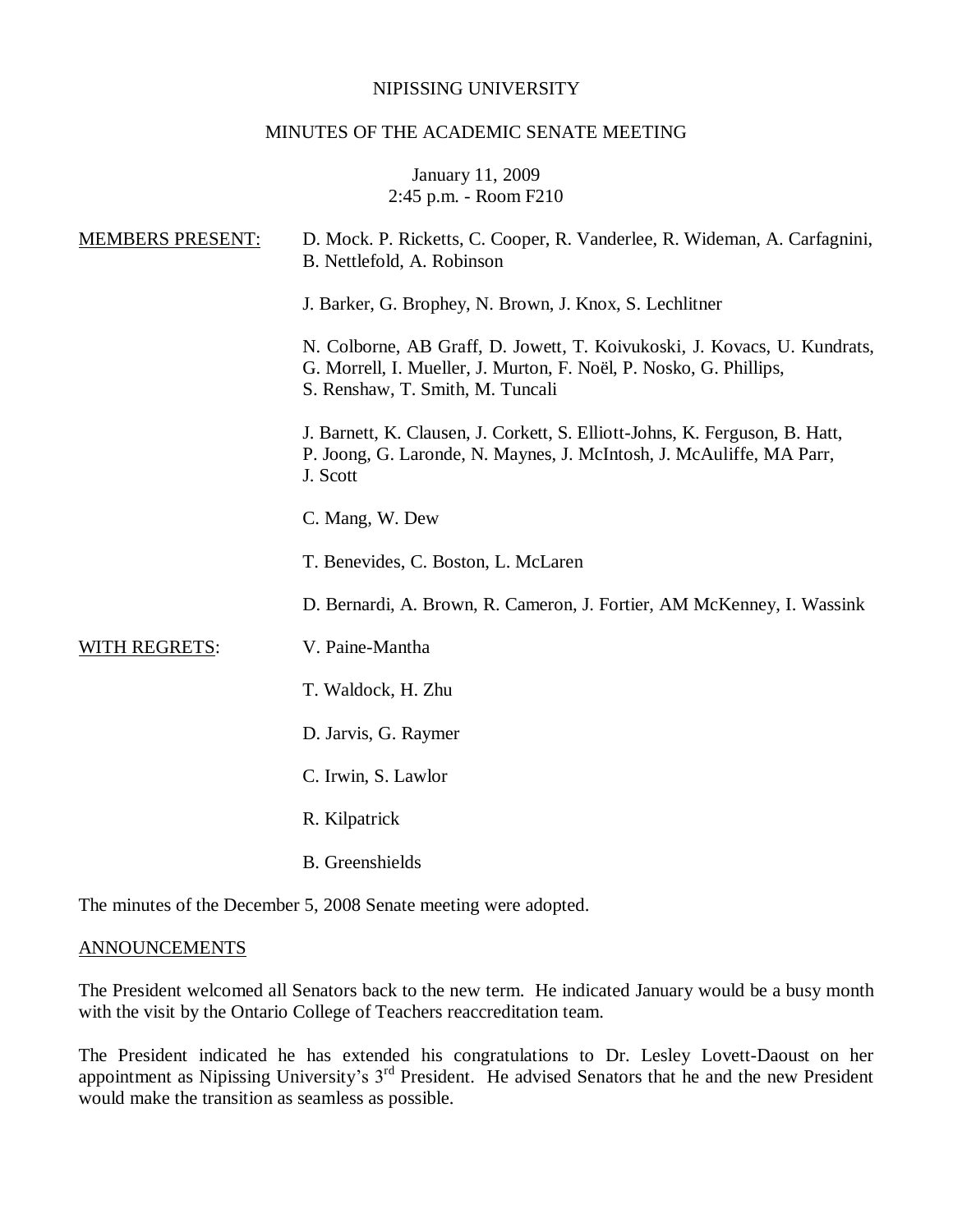At the December COU meeting, the financial challenges facing universities set the tone for a somber meeting. As an example, the President noted that Wilfrid Laurier University has publicly announced they will be cutting 7% from their 2009-2010 budget. Nipissing is beginning its budget process and should have it finalized by the end of April. There has been some positive feedback from the province regarding the infusion of money for deferred maintenance. Unfortunately, there is no indication of money to be directed to operating grants.

The President indicated that he is currently involved with two initiatives. The first is with a group of small universities who are attempting to obtain money from differentiation grants and the second is with the group of five northern Ontario universities who are lobbying for increased funding through northern grants.

The President provided an update to senators around the Learning Library Campaign and was pleased to announce that \$4.1M has been committed to date. There is still \$1.8M in outstanding proposals. Once those are finalized, \$1M will be needed to reach the \$7M target. The groundbreaking ceremony is slated for June 2009.

As a final note, the President advised Senators there will be the second meeting of the Nipissing University Academic College immediately prior to the February 6<sup>th</sup> Senate meeting.

At the invitation of the President, Ms. Sharon McQueen provided an update on the Centennial Celebrations. Ms. McQueen noted that a press release was going out today and would highlight some of the events that will occur throughout the year. She added that there has been an active organizing committee and asked senators to mark these important events on their calendars. The signature event is a celebration dinner to be held on January 31 at The Wall. The keynote speaker will be Dr. David Booth. This will also serve as a book launch for Drs. Warnie and Carole Richardson's book *Walking the Talk.*

The Vice-President Academic and Research announced that he attended a December 11, 2008 meeting in Sudbury regarding the northern growth plan. This is part of the provincial government's initiative to look at specific development is certain regions of the province. The Vice-President noted that this is an ideal opportunity to get the needs of northern Ontario universities on the provincial agenda.

Senator Ricketts was delighted to confirm the nomination for a Tier II Research Chair, Dr. April James. Dr. James is a watershed hydrologist with a PhD from McGill University and currently holds a faculty appointment at North Carolina State University. It is hoped that the nomination will be submitted for the September round of selections. The Vice-President thanked the selection committee for their work.

The Dean of Education reminded Senators of the Ontario College of Teachers (OCT) accreditation review January 19 to 23. A panel of seven people from OCT will be on site to review all of our education programs in North Bay and Brantford. This review occurs every five years. The Exhibits Room will be in the Owl's Nest. The Dean also noted that applications to the Bachelor of Education closed on December 10 and there is a 20% decrease in applications across the province. The application rate at Nipissing is down 23%.

The Dean of Applied and Professional Studies was pleased to announce the second annual Undergraduate Research Conference to be held the weekend of March 27 and 28, 2009. The conference will showcase the diverse student-driven research that is being conducted in all disciplines at Nipissing University and the Dean asked senators if they would get the word out to students. The abstract deadline is January 23. The keynote speaker will be Dr. Dean Bavington.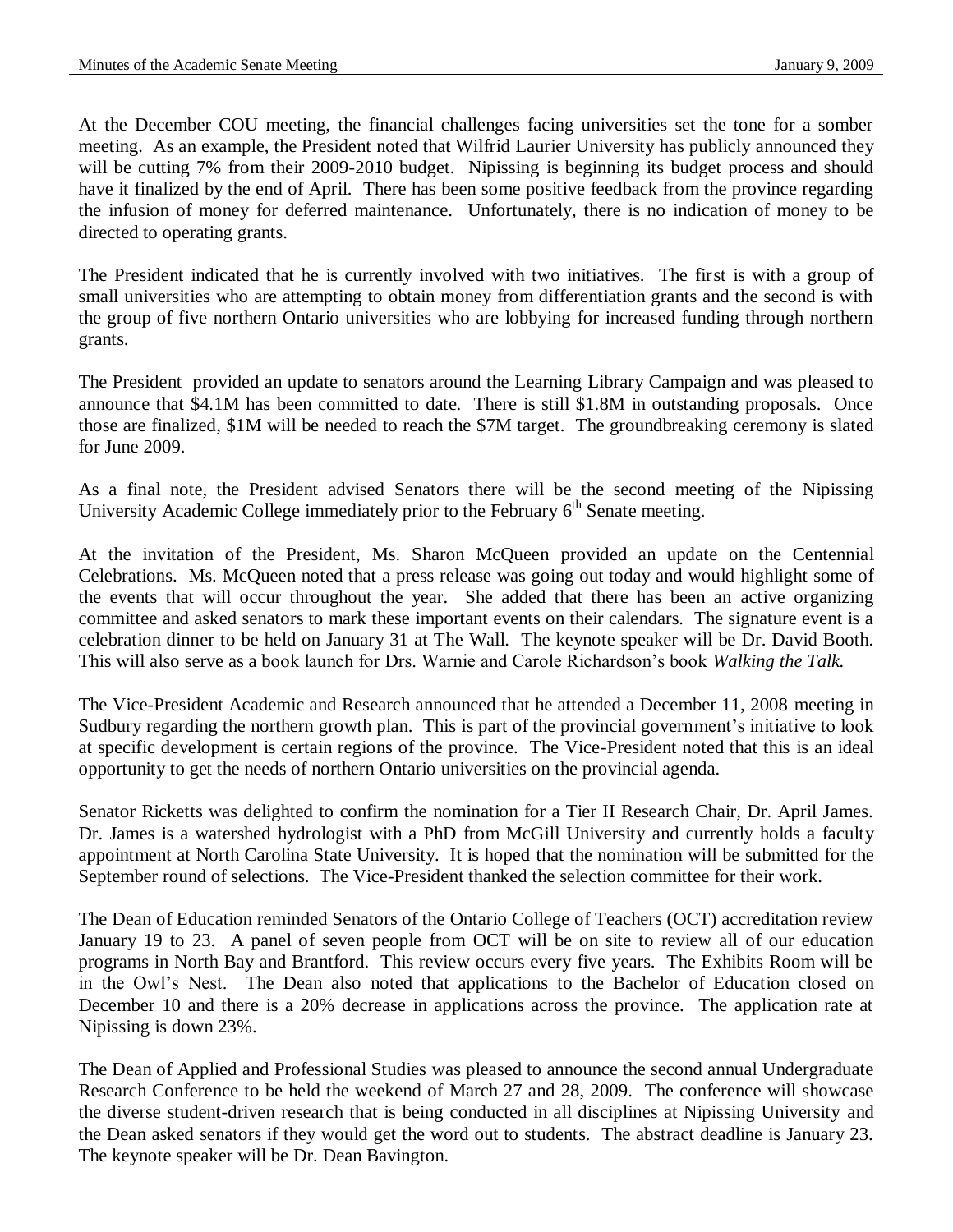Senator Fortier from the Nipissing University Student Union announced that Executive election packages are now available from the NUSU office. The deadline for nominations is January 23. Senator Fortier was also pleased to report that the Student Centre expansion project has now gone through. He also invited Senators to try the new Euphoria outlet in the walkway.

### REPORTS of STANDING COMMITTEES and FACULTY or UNIVERSITY COUNCILS

#### Senate Executive Committee

- MOTION 1: Moved by D. Mock, seconded by C. Mang that the Report of the Senate Executive Committee dated December 18, 2008 be received. CARRIED
- MOTION 2: Moved by D. Mock, seconded by P. Ricketts that Senate move into an in-camera session. CARRIED
- MOTION 3: Moved by D. Mock, seconded by P. Ricketts that Senate move out of the in-camera session. CARRIED

#### Academic Planning Committee

- MOTION 4**:** Moved by AB Graff, seconded by S. Renshaw that the Report of the Academic Planning Committee dated December 15, 2008 be received. CARRIED
- MOTION 5: Moved by P. Ricketts, seconded by I. Mueller that Senate give Stage 1 developmental approval to the Proposal for a Four-Year Classical Studies Combined Major with History, dated December 10, 2008, as outlined in the attached document. CARRIED

Undergraduate Studies Committee

MOTION 6: Moved by R. Vanderlee, seconded by AB Graff that Senate receive the Report of the Undergraduate Studies Committee dated November 14, 2008. CARRIED

Faculty of Applied & Professional Studies *Social Welfare* 

MOTION 7: Moved by R. Vanderlee, seconded by C. Mang that Senate approve the addition of SWLF3995 Community Service Learning for Social Development, a 6 credit course, to the Social Welfare program as outlined in the attached document. CARRIED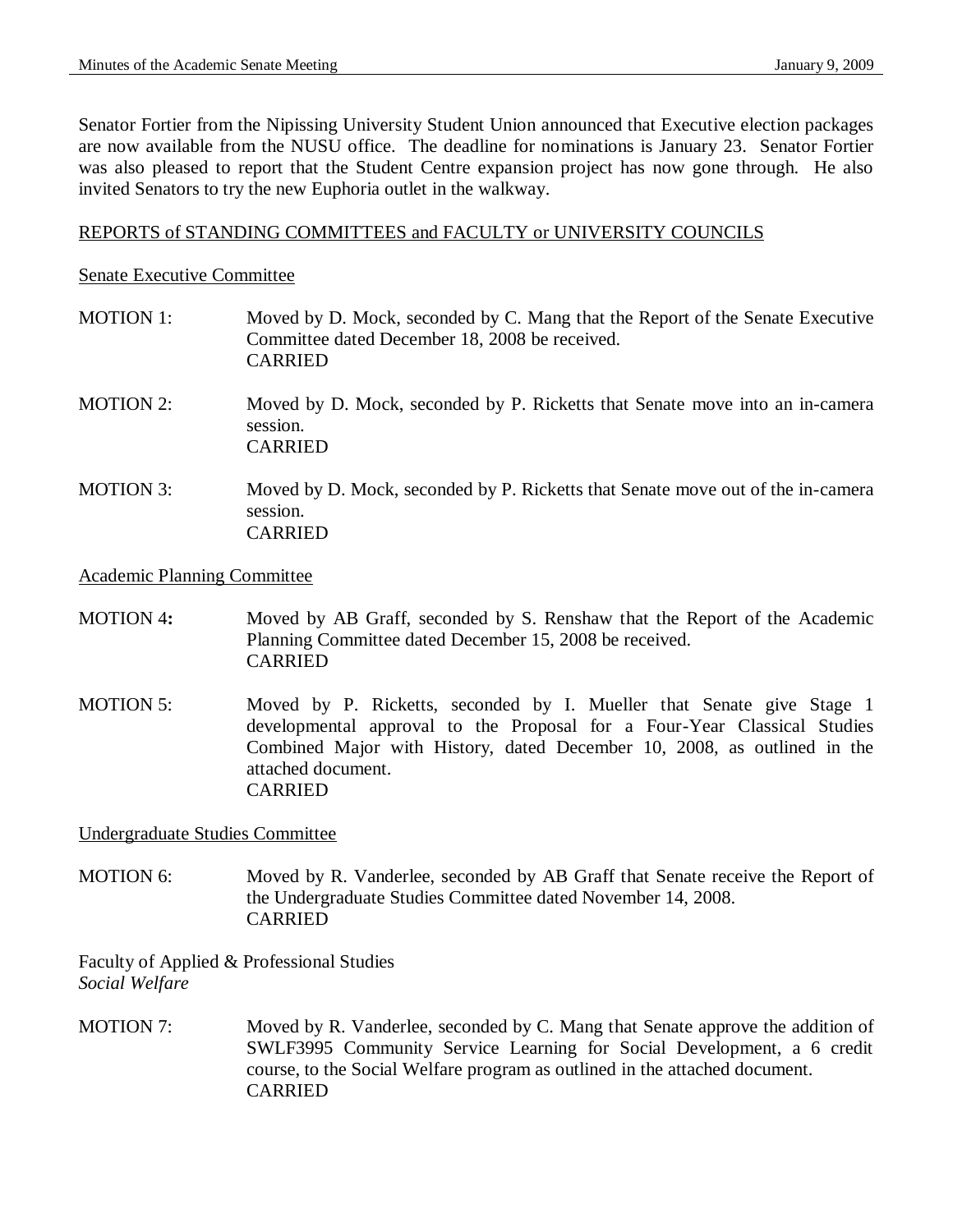Faculty of Arts & Science *Religions & Cultures*

- MOTION 8: Moved by R. Vanderlee, seconded by N. Colborne that Senate approve the degree requirements in Religions and Cultures for a four year single major be changed to: 48 upper level credits, to a maximum of 24 cross-listed courses; and for a four year combined major: 30 upper level credits, to a maximum of 12 cross-listed courses as outlined in the attached document. CARRIED
- MOTION 9: Moved by R. Vanderlee, seconded by N. Colborne that Senate approve the deletion of RLCT3205 - Theory and Method in the Study of Religion, a 6 credit course and the addition of RLCT3206 - Constructing Religion; Theorizing God: Theory and Method in the Study of Religion, a 3 credit course, RLCT2046 - Critical Themes in Eastern Religious Thought I, a 3 credit course and RLCT2047 - Critical Themes in Eastern Religious Thought II, a 3 credit course as outlined in the attached document. CARRIED

### *English Studies*

- MOTION 10: Moved by R. Vanderlee, seconded by AB Graff that Senate approve the following as outlined in the attached document:
	- 1. that the degree requirements for English Studies, all majors, be amended to include ENGL1106 Introduction to English Studies I, ENGL1107 Introduction to English Studies II, ENGL2006 British Literature Before 1800, and ENGL2007 British Literature After 1800 as required courses, and that ENGL1105 Introduction to English Studies and ENGL2005 British Literature from the Medieval to the Modern be deleted from the degree requirements.
	- 2. that the degree requirement for an Honours degree in English Studies (single or combined) "*\*Students must completeENGL1105 with a minimum grade of 60% and ENGL2005 with a minimum grade of 65%"* be changed to read "\*Students must complete ENGL1106 and ENGL1107 with a minimum grade of 60% in each and ENGL2006 and ENGL2007 with a minimum grade of 65% in each."
	- 3. that the degree requirement for a three year degree in English Studies (single or combined) "*\*Students must complete ENGL1105 and ENGL2005 with a minimum grade of 60%"* be changed to "\*Students must complete ENGL1106, ENGL1107, ENGL2006 and ENGL2007 with a minimum grade of 60% in each."
	- 4. that ENGL2006 British Literature Before 1800, and ENGL2007 British Literature After 1800 be designated "British"
	- 5. that the degree requirement in English Studies Honours Single Major for "12 credits of 4000-level courses" be changed to "6 credits of Honours Seminars", and that students complete 60 credits in English Studies for a Single Major.
	- 6. that a restriction be added to the degree requirements for the English Studies Honours Single Major stating that "students are limited to a maximum 30 credits of 2000-level courses."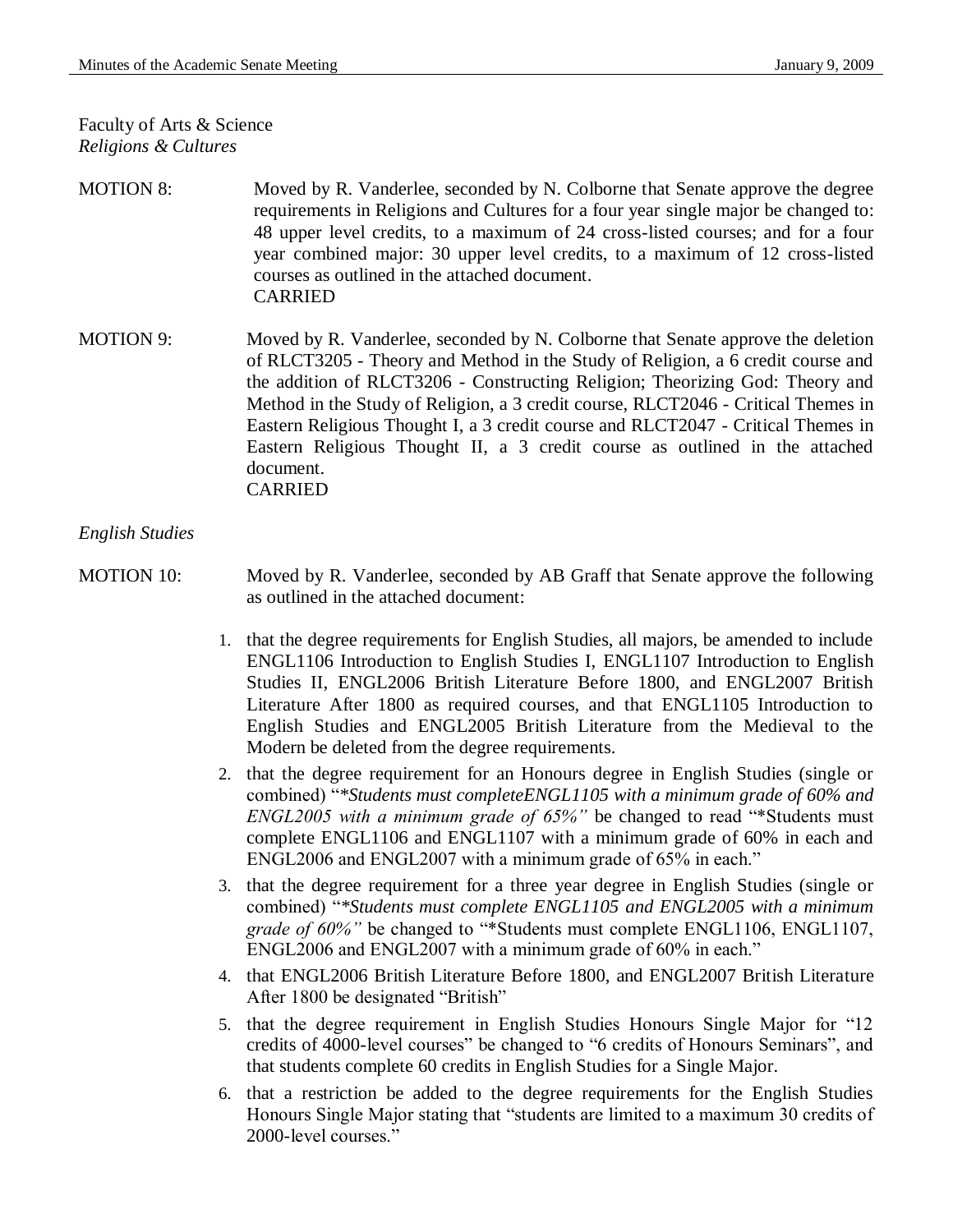7. that the title for ENGL3175 Studies in Twentieth-century Literature be changed to ENGL3175 Studies in Literature after 1900. CARRIED

#### *Political Science*

| <b>MOTION 11:</b>                                                        | Moved by R. Vanderlee, seconded by C. Cooper that Senate approve the addition    |
|--------------------------------------------------------------------------|----------------------------------------------------------------------------------|
|                                                                          | of the following four, 3-credit courses in Political Science, as outlined in the |
|                                                                          | attached document:                                                               |
|                                                                          | POLI 2206 - Introduction to Comparative Politics,                                |
| POLI 2207 - The Comparative Politics of Democratization and Development, |                                                                                  |
|                                                                          | POLI 3207 - Comparative Political Institutions,                                  |
|                                                                          | POLI 3206 - Comparative Political Cultures                                       |
|                                                                          | <b>CARRIED</b>                                                                   |

#### *History*

MOTION 12: Moved by R. Vanderlee, seconded by J. Murton that Senate approve the deletion of HIST3555 – Canadian Political History, a 6 credit course, and the addition of HIST2555 – Canadian Political History, a 6 credit course, as outlined in the attached document: CARRIED

# *Classical Studies*

MOTION 13: Moved by r. Vanderlee, seconded by I. Mueller that Senate approve the following as outlined in the attached document:

- 1. the addition of the following twelve 3-credit courses designed to take the place of six 6-credit courses (to be deleted)
	- COURSE TITLE
	- CLAS1006 The Civilization of Ancient Greece
	- CLAS1007 The Civilization of Ancient Rome
	- CLAS2116 Intermediate Latin I: Advanced Latin Grammar
	- CLAS2117 Intermediate Latin II: Introduction to Latin Literature
	- CLAS2216 Intermediate Ancient Greek I: Advanced Greek Grammar
	- CLAS2217 Intermediate Ancient Greek II: Introduction to Greek Literature
	- CLAS3116 Selected Latin Authors I
	- CLAS3117 Selected Latin Authors II
	- CLAS2006 Myth and Religion in Ancient Greece
	- CLAS2007 Myth and Religion in Ancient Rome
	- CLAS3326 Greek Drama and Theatre
	- CLAS3327 Roman Comedy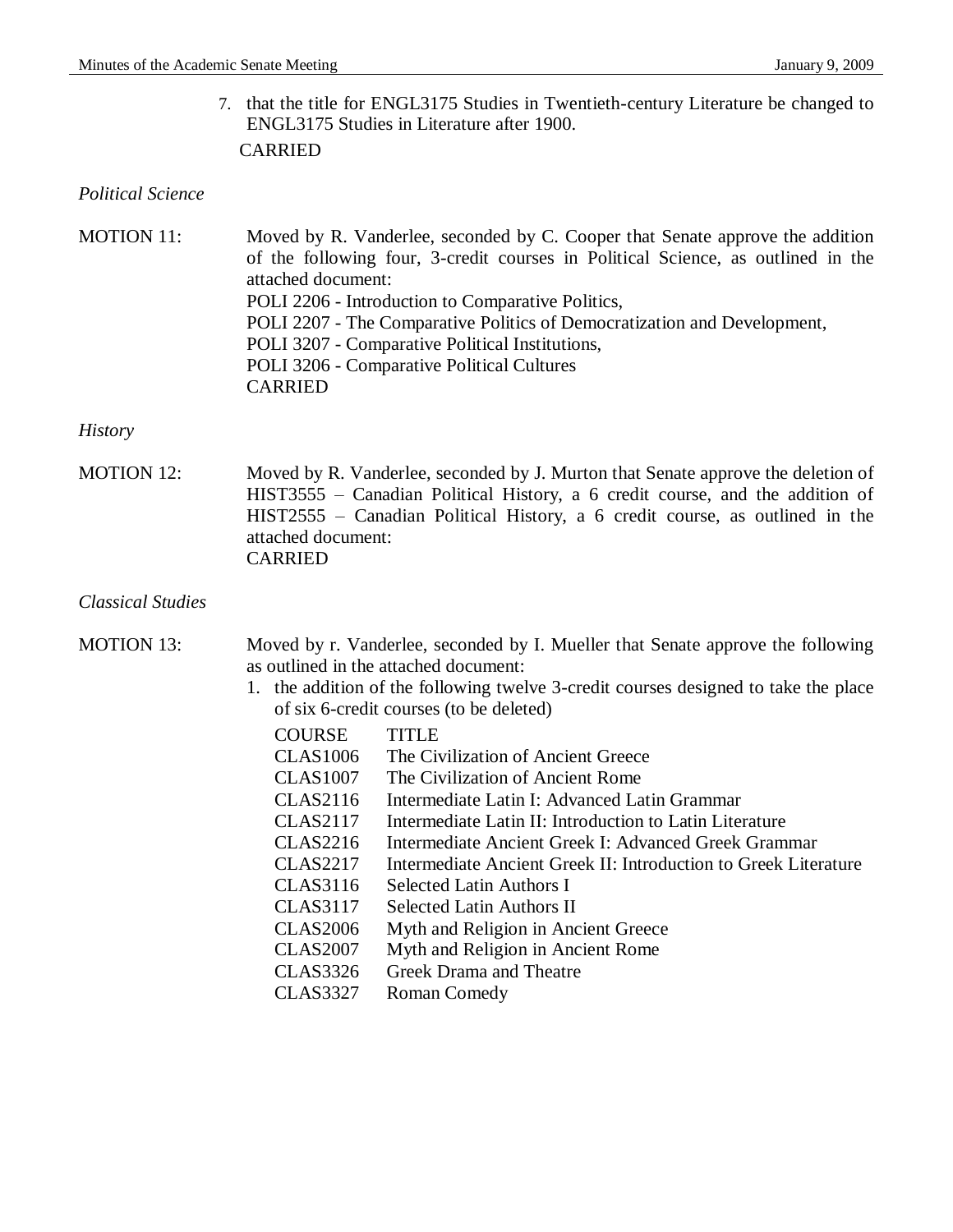- 2. the deletion of the following six-credit courses:
	- COURSE TITLE
	- CLAS1005 Greek and Roman Civilization
	- CLAS2115 Intermediate Latin I
	- CLAS3115 Intermediate Latin II
	- CLAS2205 Intermediate Ancient Greek
	- CLAS2005 Classical Mythology
	- CLAS2705 Greek and Roman Theatre

CARRIED

# MOTION 14: Moved by R. Vanderlee, seconded by I. Mueller that Senate approve the following, as outlined in the attached document:

1. the addition of the following new courses in Classical Studies

| <b>COURSE</b>   | <b>TITLE</b>                                         |
|-----------------|------------------------------------------------------|
| <b>CLAS2316</b> | Introduction to Greek Literature in Translation      |
| <b>CLAS2317</b> | Introduction to Roman Literature in Translation      |
| <b>CLAS2416</b> | The History of Ancient Greece                        |
| <b>CLAS2417</b> | The History of Ancient Rome                          |
| <b>CLAS2426</b> | <b>Famous Figures of Ancient Greece</b>              |
| <b>CLAS2427</b> | Famous Figures of Ancient Rome                       |
| <b>CLAS3066</b> | Race, Racism, and Ethnic Identity in Antiquity       |
| <b>CLAS3317</b> | Selected Readings in Roman Literature in Translation |
| <b>CLAS3416</b> | Selected Topics in Greek History and Culture         |
| <b>CLAS3417</b> | Selected Topics in Roman History and Culture         |

2. the deletion of the following courses which have been replaced and/or overlap substantively with new courses.

| <b>COURSE</b>   | TITLE                       |
|-----------------|-----------------------------|
| <b>CLAS2106</b> | Greek Epic and Lyric Poetry |
| <b>CLAS2107</b> | Greek Drama                 |
| <b>CLAS3305</b> | From Myth to Argument       |
| <b>CLAS3106</b> | Roman Literature I          |
| <b>CLAS3107</b> | Roman Literature II         |
| <b>CARRIED</b>  |                             |

# Faculty of Education *Additional Qualification courses*

MOTION 15: Moved by R. Vanderlee, seconded by R. Wideman that Senate approve the addition of EDUC 1725 Alternative Education, a 6 credit course, and EDUC1735 Teaching Combined Grades, a 6 credit course, to the Additional Qualification Courses as outlined in the attached document. CARRIED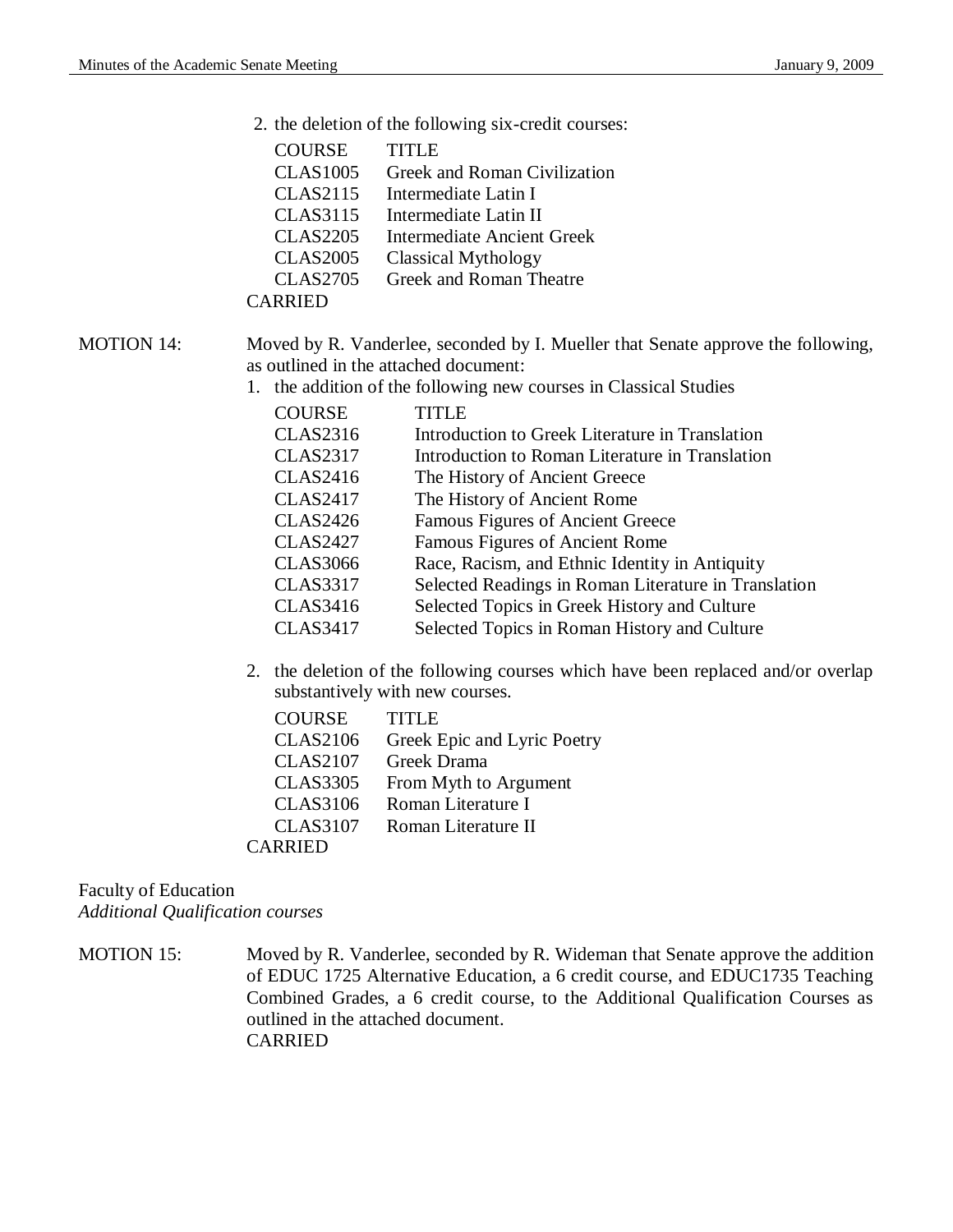### *Option Course*

MOTION 16: Moved by R. Vanderlee, seconded by R. Wideman that Senate approve the addition of EDUC4826 Exclusion to Inclusion: Imagination and Creativity in the 21<sup>st</sup> Century Classroom, a 3 credit course, an Option Course, as outlined in the attached document. CARRIED

### *BPHE program*

# MOTION 17: Moved by R. Vanderlee, seconded by J. McAuliffe that Senate approve the following, as outlined in the attached document:

- 1. the addition of PHED2026 Psychology of Physical Activity, a 3 credit course and PHED4046 Contemporary Issues in Sport and Physical Activity a 3 credit course, to the BPHE program.
- 2. the addition of the elective courses PHED4906 Special Topics in Sport and Physical Activity, a 3 credit course and PHED4986 Directed Study a 3 credit course, to the BPHE program.
- 3. change the course number PHED3027 Nutrition a 3 credit third year level course, to PHED4227 Nutrition a 3 credit course, to a fourth year level course.
- 4. change the course number PHED4017 Research Methods in Physical Activity, a 3 credit fourth year level course, to PHED3217 Research Methods in Physical Activity, a 3 credit third year level course. Remove MATH1257 Technical Statistics, a 3 credit course, as a requirement for the BPHE Program.
- 5. remove PHED3007 Wellness and Physical Activity Promotion as a requirement for the BPHE Program, rename PHED4996 Research Project, a 3 credit course, to PHED4995 Research Project and offer as a 6 credit elective course, restricted to third and fourth year students.
- 6. remove PHED4006 Exercise Physiology II as a required course in the BPHE Program. Retain PHED4006 Exercise Physiology as an elective in the BPHE Program. CARRIED

### AMENDMENT OF BY-LAWS

### NOTICES OF MOTION

- a) That the terms of reference in Article  $9.2.1(c)(iv)$  of the Admissions and Enrolment Subcommittee in the Senate Bylaws be removed and added to the terms of reference of Article 9.3.1(c) of the Undergraduate Standing and Petitions Subcommittee.
- b) The addition of the position of Senior Development Officer be added as an ex-officio, nonvoting member to the Undergraduate Service and Awards Subcommittee
- c) The addition of the position of Registrar be added as an ex-officio, non-voting member of the Academic Planning Committee.